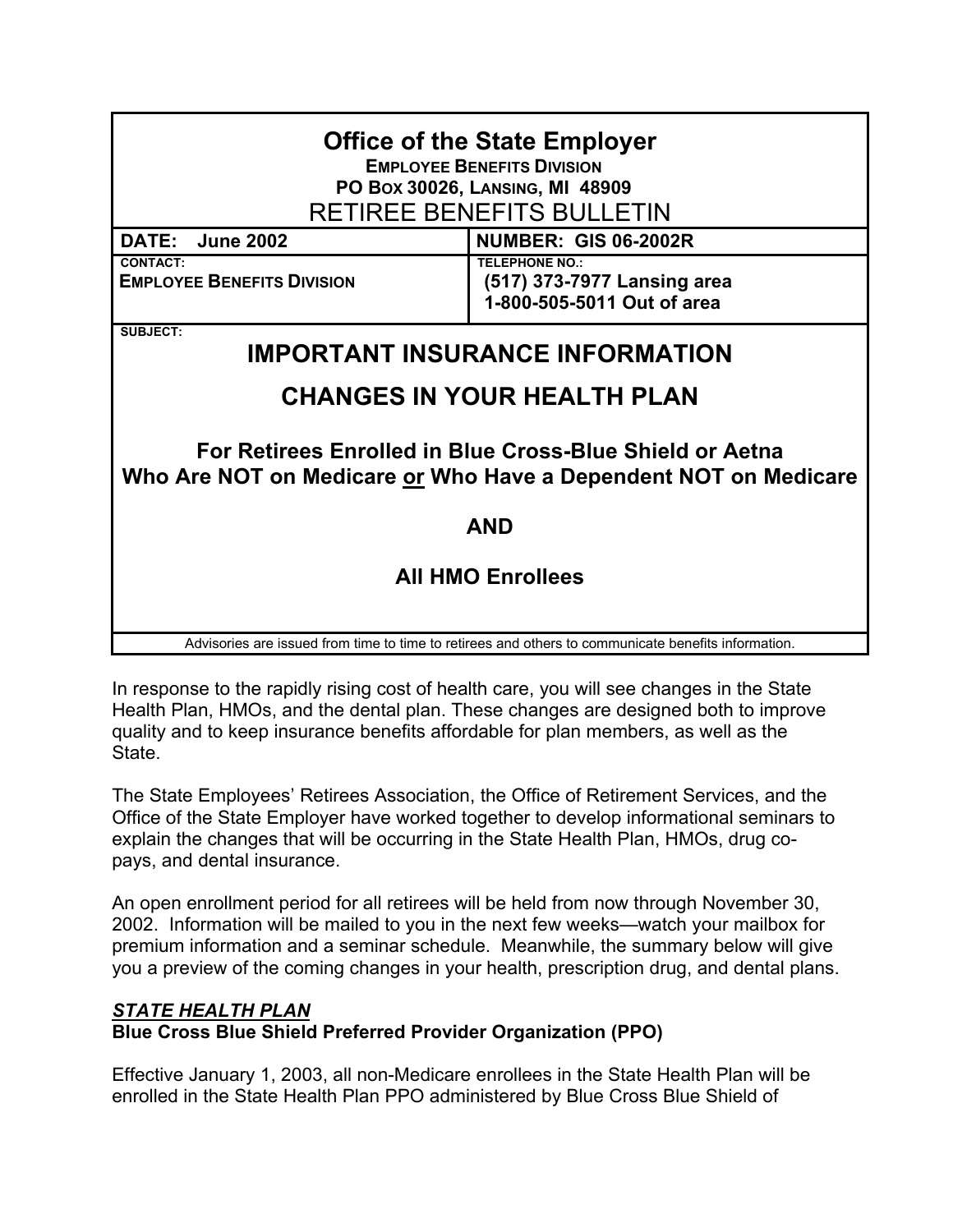Michigan (BCBSM). This means that if you are currently enrolled in the State Health Plan (whether BCBSM or Aetna), you will automatically be transferred to the PPO and will receive a new identification card. There will be no increase in your monthly premium as a result of this change to a PPO. If you or your spouse are on Medicare, all services will be considered in-network as described on the next page.

The PPO offers an extensive network of select health care providers and facilities in and outside of Michigan who agree to provide services at a lower cost in return for a greater, predictable volume of patients. In Michigan, approximately 90% of BCBSM providers are also in the PPO network. Providers must meet Blue Cross quality standards to be selected for the network, and Blue Cross regularly monitors their practices to make sure they continue to meet these standards. To find out if your doctor is a PPO network provider, we suggest you:

- Ask your doctor
- Call Blue Cross-Blue Shield of Michigan (see last page)
- Visit the Blue Cross-Blue Shield of Michigan website (see last page)

After you meet applicable deductibles, your cost will depend on whether there is a copayment for the services you use. If you don't use network providers, you will have to pay more out of your pocket for covered care, **unless:** a) your network provider refers you to a non-network specialist; b) you receive emergency services at a non-network facility; or c) you are out of state and/or there are no network providers in your vicinity.

A PPO is *not* an HMO (health maintenance organization). Differences between a PPO and an HMO include the following:

- An HMO requires you to choose a primary care physician who coordinates and approves ALL services and refers you to other providers as needed. A PPO allows you to go to any network provider without a referral.
- HMOs require you to notify them when changing physicians. Under the PPO, there is no notification requirement.
- There is no deductible requirement under an HMO. A PPO requires a deductible, and the amount of the deductible depends on whether services were in-network or out-of-network.
- An HMO restricts coverage to services received in-network. A PPO provides choice but varies the member's out-of-pocket costs for services in-network and out-of-network.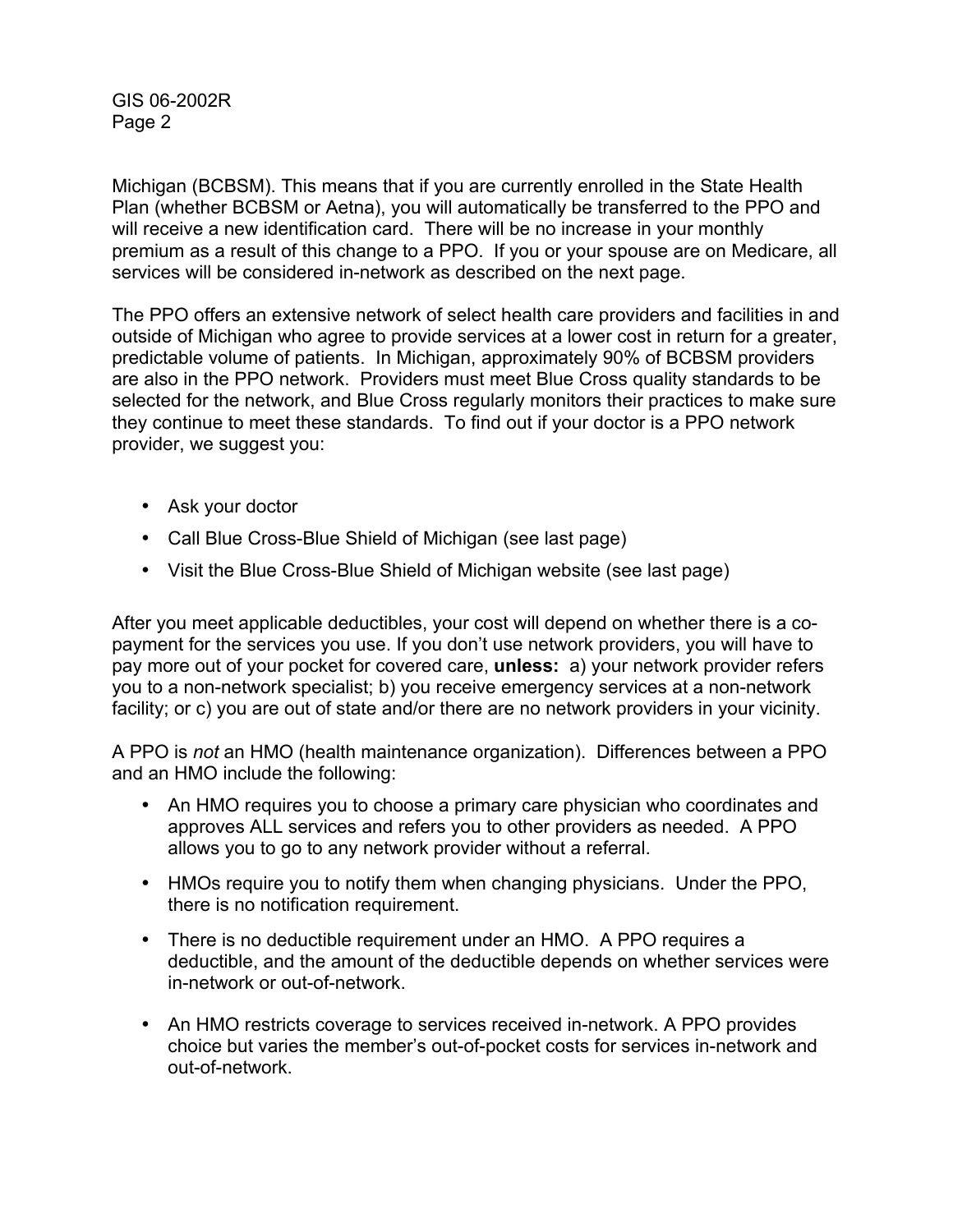The State Health Plan PPO will have the following coverage levels:

### **In-Network**

- The deductibles will be lowered from \$300 per person and \$600 per family to \$200 and \$400 respectively.
- Deductibles will become comprehensive and apply to many of the services currently considered Basic Benefits, such as hospital stays, laboratory services, etc. Many of these services, however, will be paid at 100% after the deductible is met.
- The annual out-of-pocket maximum will be \$1,000 per person and \$2,000 per family. The current out-of-pocket maximum is \$1,000 per person. The out-ofpocket maximum refers to the amount of co-pays you pay during a calendar year (but does not include the \$10 office call fee).
- You will have a \$10 co-pay for all office visits (not applicable towards your deductible).
- The preventive services described below will be covered at 100% up to a limit of \$500 per calendar year per person. The 2003 \$500 cap rises to \$750 per year beginning January 1, 2004. These services are not subject to deductibles or co-pays:
	- $\checkmark$  Health screening
	- $\checkmark$  Annual gynecological exam
	- $\checkmark$  Pap smear (lab test)
	- $\checkmark$  Immunizations (including flu shot and Hepatitis C screening for those at risk)
	- $\checkmark$  Fecal occult blood screening
	- $\checkmark$  Sigmoidoscopy
	- $\checkmark$  Colonoscopy
	- $\checkmark$  Prostate Specific Antigen screening
- The Health Screening Unit (HSU) clinics will no longer be open. The health screening benefit that was previously provided in HSU clinics around the State will now be conducted in your doctor's office. Retirees and their covered dependents all over the United States will be able to take advantage of this benefit, not just retirees and spouses in Michigan. You will be able to make your own appointment with your doctor every 12 months.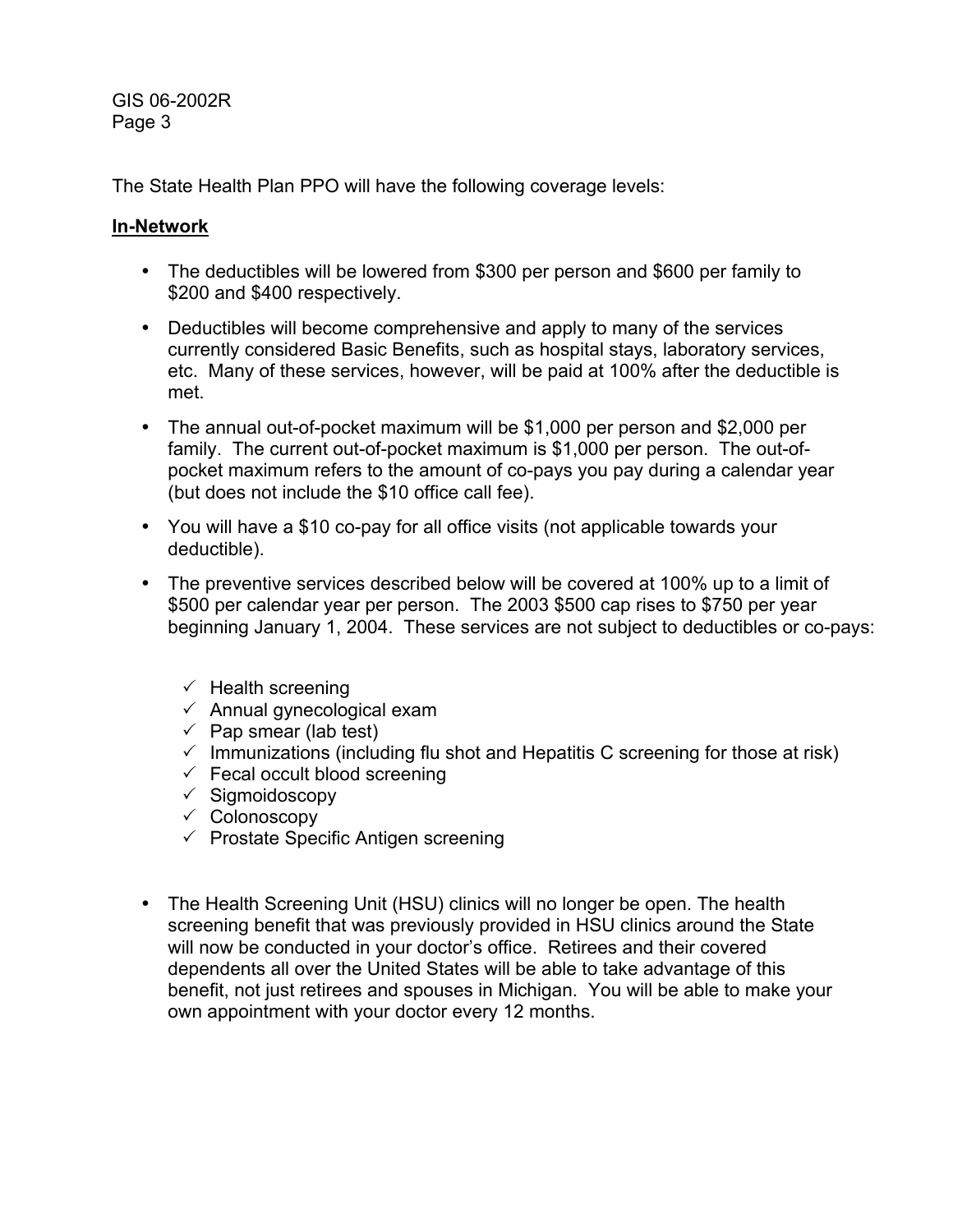### **Out-of-Network Services**

- The deductibles are \$500 per person and \$1,000 per family. In-network deductibles cannot be used to satisfy out-of-network deductibles and vice versa.
- The annual out-of-pocket maximum is \$2,000 per person and \$4,000 per family.
- Office visits will be paid at 90% after the deductible is met.
- None of the preventive services described above are covered.

*Please note* that these provisions do not apply to persons eligible for Medicare. For example, if one spouse is on Medicare and the other is not, these provisions apply only to the spouse who is *not* on Medicare.

### **Drug Co-Pay Changes**

• Drug costs are the single most influential factor in rising health care costs. As a result, the cost of retail and mail order drugs will increase from \$5 for generic and \$10 for brand name drugs to \$7 for generic and \$12 for brand name drugs. Effective January 1, 2004, the cost of brand name drugs will increase to \$15, while generic drugs will stay at \$7.

# *HMO BENEFIT DESIGN CHANGES*

Effective October 1, 2002, benefit design changes will occur for all persons enrolled in an HMO. Without these changes, the premiums paid by enrollees for most HMOs would have increased dramatically. Even with the changes listed below, some of the HMO offerings will require premiums.

- The current drug co-pay of \$2 will increase to \$5 for generic drugs and \$10 for brand name drugs for both mail order and retail prescriptions.
- A \$10 co-pay will be required for doctor office visits and urgent care facility visits.
- A \$50 emergency room co-pay will be required if you go to the emergency room at a hospital but are not admitted.

# *DENTAL PLAN CHANGES*

Effective January 1, 2003, the annual general dental maximum for covered services will increase from \$1,000 to \$1,250. Effective January 1, 2004, the annual general dental maximum will increase to \$1,500.